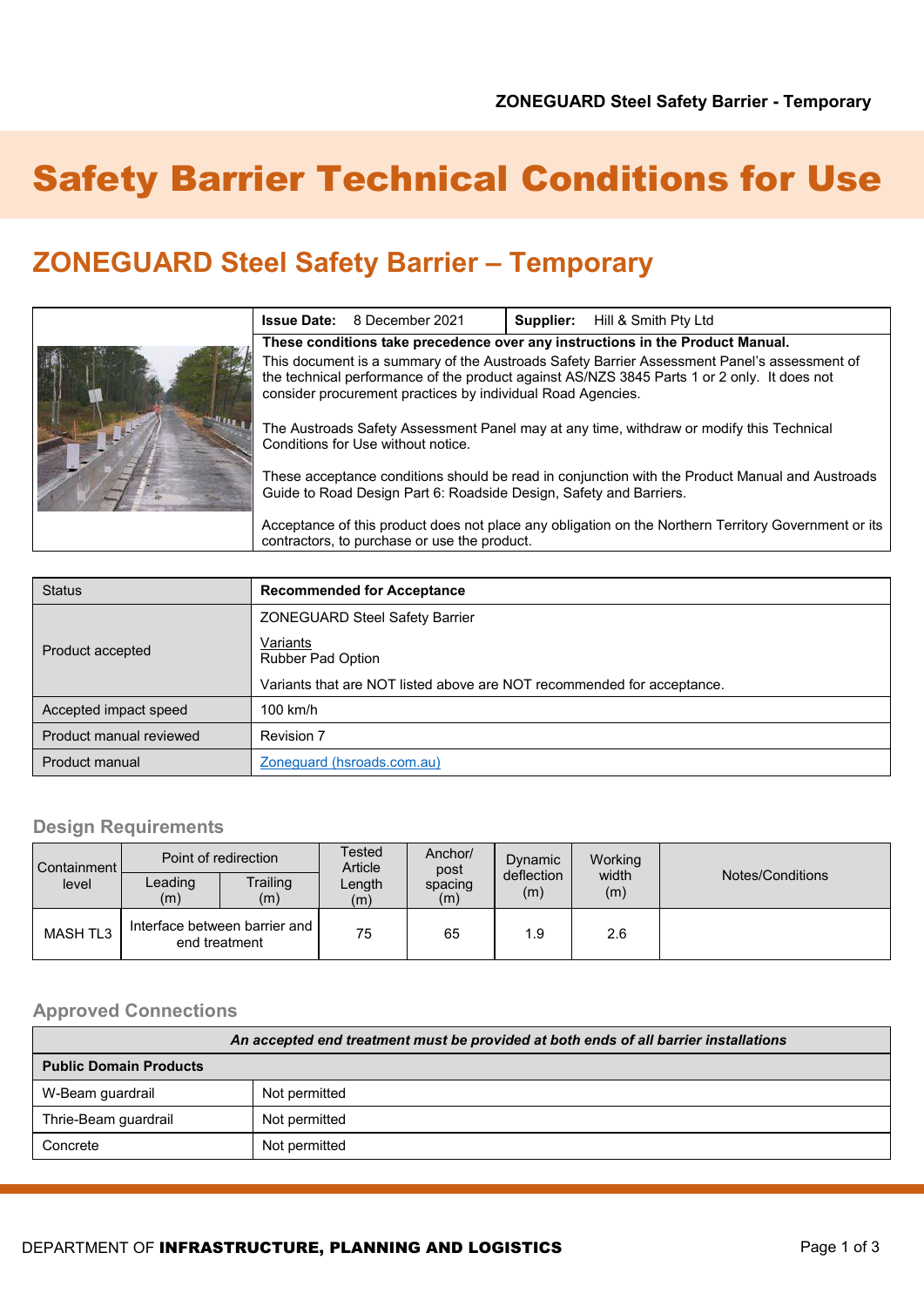| <b>Proprietary Products</b>                                                                                                                                                                                                                                                                                                                                                |                                                                                                                                                                                                                                                                                                                                                                                                                                                                                                                                                                                                                  |  |  |
|----------------------------------------------------------------------------------------------------------------------------------------------------------------------------------------------------------------------------------------------------------------------------------------------------------------------------------------------------------------------------|------------------------------------------------------------------------------------------------------------------------------------------------------------------------------------------------------------------------------------------------------------------------------------------------------------------------------------------------------------------------------------------------------------------------------------------------------------------------------------------------------------------------------------------------------------------------------------------------------------------|--|--|
| <b>LEGACY:</b><br><b>UNIVERSAL TAU-II Crash</b><br>Cushion                                                                                                                                                                                                                                                                                                                 | LEGACY status recommended from 1 January 2021.<br>$\bullet$<br>Refer to Universal Tau-II Crash Cushion Technical Conditions for Use.<br>$\bullet$<br>The Zoneguard to Universal Tau-II Crash Cushion transition must be used to connect the crash<br>$\bullet$<br>cushion to the barrier.<br>Reverse impacts into the transition section can produce a greater occupant severity value than<br>$\bullet$<br>preferred. Where reverse impacts are possible (e.g. bi-directional traffic), a risk assessment<br>must be completed and steps to mitigate the likelihood of reverse impact should be<br>implemented. |  |  |
| <b>LEGACY:</b><br>QUADGUARD CZ Crash<br>Cushion                                                                                                                                                                                                                                                                                                                            | LEGACY status recommended from 1 January 2021.<br>$\bullet$<br>Refer to QUADGUARD CZ Crash Cushion Technical Conditions for Use.<br>$\bullet$<br>The Zoneguard to Quadguard CZ Crash Cushion transition must be used to connect the crash<br>$\bullet$<br>cushion to the barrier.<br>Reverse impacts into the transition section can produce a greater occupant severity value than<br>$\bullet$<br>preferred. Where reverse impacts are possible (e.g. bi-directional traffic), a risk assessment<br>must be completed and steps to mitigate the likelihood of reverse impact should be<br>implemented.         |  |  |
| <b>LEGACY:</b><br><b>ABSORB 350 Plastic Terminal</b>                                                                                                                                                                                                                                                                                                                       | LEGACY status recommended from 1 January 2021.<br>$\bullet$<br>The installation is restricted to an impact speed of 70 km/h or less.<br>$\bullet$<br>Refer to ABSORB 350 Terminal Technical Conditions for Use.<br>$\bullet$<br>The Zoneguard to AB350 Terminal transition must be used to connect the terminal to the<br>$\bullet$<br>barrier.<br>This is a gating device.<br>$\bullet$                                                                                                                                                                                                                         |  |  |
| <b>ABSORB-M Crash Cushion</b>                                                                                                                                                                                                                                                                                                                                              | The installation is restricted to an impact speed of 80 km/h or less.<br>$\bullet$<br>Refer to Absorb-M Crash Cushion Technical Conditions for Use.<br>$\bullet$<br>The Zoneguard to Absorb-M Crash Cushion transition must be used to connect the crash<br>$\bullet$<br>cushion to the barrier.<br>This is a gating device.<br>$\bullet$                                                                                                                                                                                                                                                                        |  |  |
| Permitted for use in unidirectional applications only. Not permitted as a departure<br>$\bullet$<br>terminal.<br>UNIVERSAL TAU-M Crash<br>Refer Universal Tau-M Crash Cushion Technical Conditions for Use.<br>$\bullet$<br>Cushion<br>The Zoneguard to Universal Tau-M Crash Cushion transition must be used to connect the<br>$\bullet$<br>crash cushion to the barrier. |                                                                                                                                                                                                                                                                                                                                                                                                                                                                                                                                                                                                                  |  |  |

### **Design Guidance**

| Minimum installation length        | 75 metres between crash cushions/terminals (tested article)                                                                                                                                                                                                                                                                                      |  |  |
|------------------------------------|--------------------------------------------------------------------------------------------------------------------------------------------------------------------------------------------------------------------------------------------------------------------------------------------------------------------------------------------------|--|--|
| System width (m)                   | 0.7                                                                                                                                                                                                                                                                                                                                              |  |  |
| Minimum distance to excavation (m) | $1.9$ – measured from the outer edge of the foot on the works side                                                                                                                                                                                                                                                                               |  |  |
| Side slope limit                   | 7%                                                                                                                                                                                                                                                                                                                                               |  |  |
| Systems conditions                 | Continuous barrier lengths are to be limited to a maximum of 500 metres.<br>1.<br>Installation on top of a kerb is not recommended, however if installed on top of a kerb all<br>2.<br>system components must be free to operate.<br>3. All offsets are to be measured from the relevant outer edge of the foot. The foot is not<br>trafficable. |  |  |
| Gore area use                      | Permitted                                                                                                                                                                                                                                                                                                                                        |  |  |
| Pedestrian area use                | Permitted                                                                                                                                                                                                                                                                                                                                        |  |  |
| Cycleway use                       | Permitted                                                                                                                                                                                                                                                                                                                                        |  |  |
| Frequent impact likely             | Permitted                                                                                                                                                                                                                                                                                                                                        |  |  |
| Remote location                    | Permitted                                                                                                                                                                                                                                                                                                                                        |  |  |
| Median use                         | Permitted                                                                                                                                                                                                                                                                                                                                        |  |  |